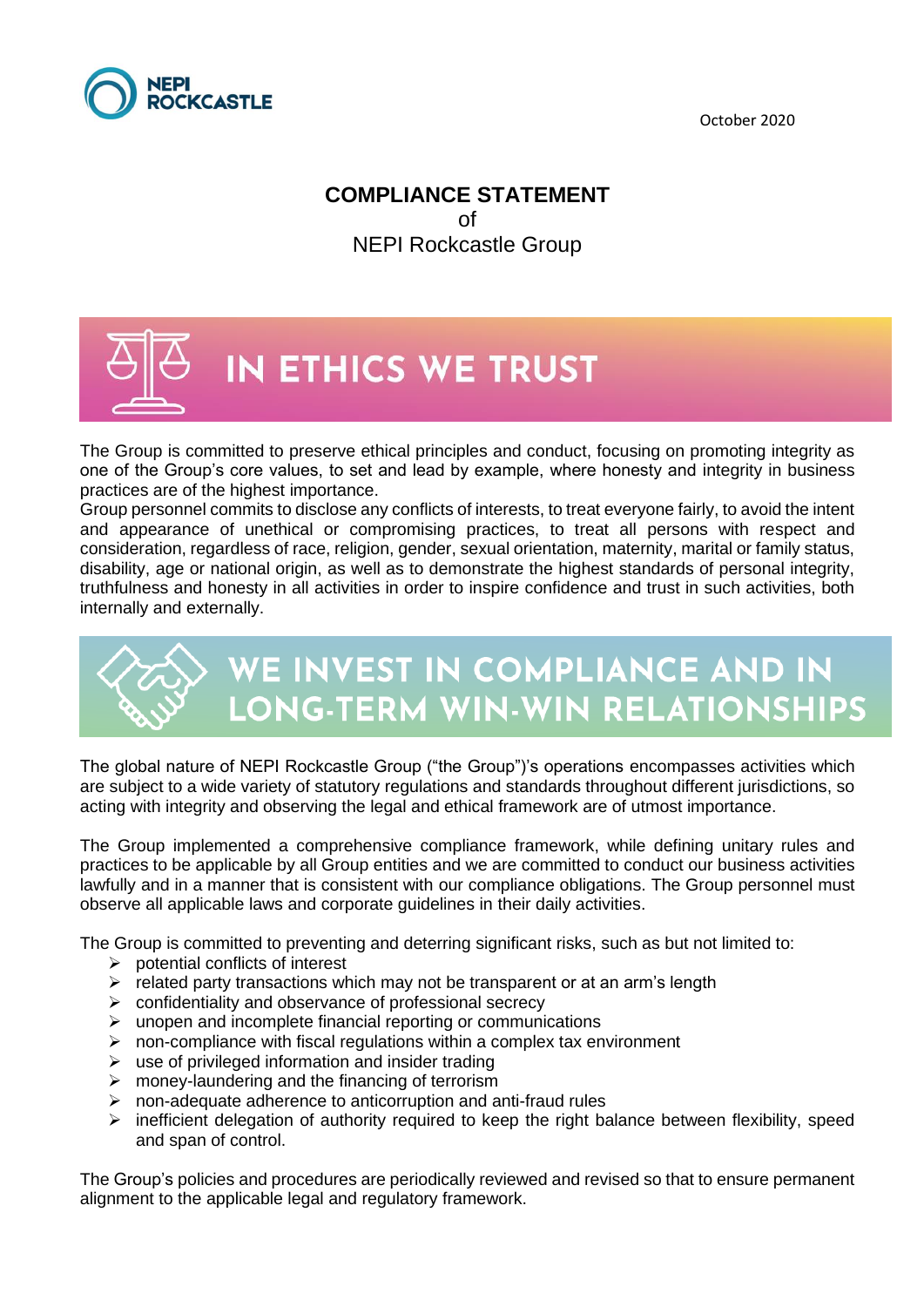

#### October 2020

The Group operates a prudent policy in order to protect its business and reputation, in accordance with the principle *"Know your client / business partner"* ("KYC/KYP"), to prevent fraudulent actions as well as money laundering or terrorism financing. The KYC/KYP process focuses on the assessment of the identity of clients/partners, as well as of their potential involvement in acts of corruption, fraud, financing of terrorism, laundering of money.

The Group's policy is to cooperate only with clients/partners who carry out legal and legitimate activities, who maintain a transparent business relationship, ensuring verification of the economic nature and purpose of the operations carried out.

### WE HAVE ZERO TOLERANCE **AGAINST BRIBERY AND CORRUPTION**

NEPI Rockcastle Group is committed to high standards of ethical, moral and legal business conduct, as well as to observe antitrust laws promoting free and open competition in the marketplace.

All forms of bribery and corruption (giving, offering, receiving or soliciting) are illegal and expressly prohibited. The Group will not engage any third party as an intermediary to facilitate active or passive corruption practices, will not perform any facilitation payments and will not engage or give mandate to an intermediary third party for this purpose either.

Group's personnel shall not (i) commit, either directly or indirectly, any act of bribery and corruption for his/her own benefit or for the benefit of a private person/public person/civil servant, (ii) shall not corrupt, either directly or indirectly, the representatives of the Group's partners, for the purpose to obtain a preferential treatment or any benefits.

Also, the Group shall engage only with partners that (i) comply with all legal provisions on the fight against corruption, (ii) neither they nor their collaborators/subcontractors or their employees have committed and shall not commit, either directly or indirectly, any act of corruption for the benefit of a private person/public person/civil servant, (iii) shall not corrupt, either directly or indirectly, the representatives of the Group, for the purpose to obtain a preferential treatment or any benefits.

## **TRANSPARENCY AND COMMUNICATION ARE OUR DRIVERS**

The Group ensures that personnel understands and complies to ethical, conflict of interests, anti-bribery, anti-corruption and whistleblowing principles and that all potential conflict of interest cases are declared and adequately addressed. For this purpose, awareness campaigns are undertaken on on-boarding, as well as periodically.

We encourage our personnel as well as business partners to raise any ethical issues or serious concerns they may have, so that we can address and correct inappropriate conduct of our staff. For this purpose, a Whistleblowing Policy and reporting channels have been implemented and are available on our website at [https://nepirockcastle.com/group/corporate-governance/whistleblowing-policy/.](https://nepirockcastle.com/group/corporate-governance/whistleblowing-policy/) One may choose between a secure web portal hosted on the Group's website in the Corporate Governance section or a dedicated hotline, managed by an independent third party. While we encourage that whistleblowers disclose their identity so that further information can be obtained during the investigation process, we commit to analyze each tip off, even the ones raised anonymously, with the same diligence and objectivity. We guarantee we will preserve the confidentiality and apply the 'need to know principle' in our investigations, unless legally obliged to do otherwise.